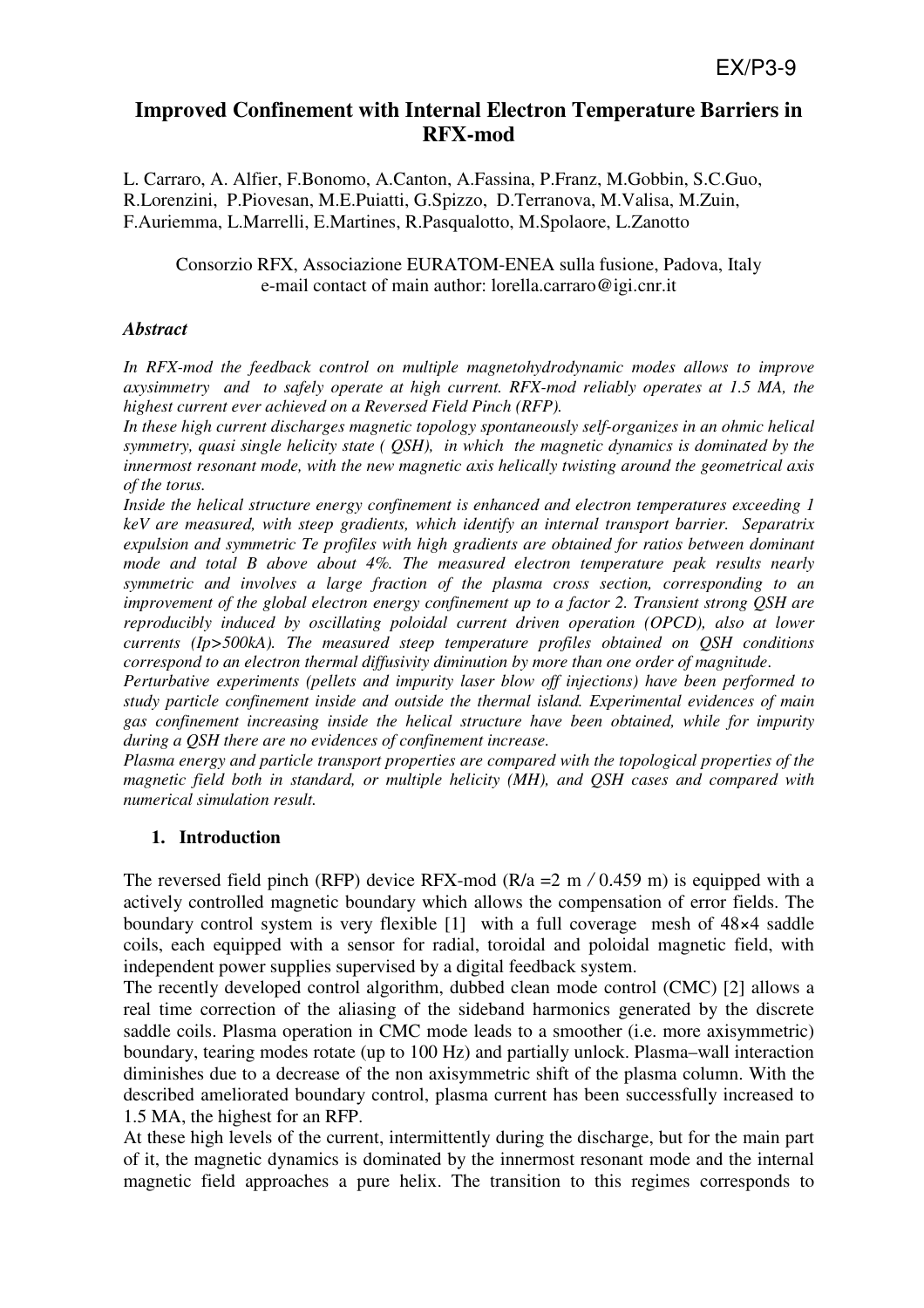confinement enhancement since it is accompanied by the formation of a thermal island covering a large part of the plasma core and featuring large gradients of electron temperature (1/ $L_{Te}$  of the order of 20 m<sup>-1</sup> is measured).

 On the theoretical side, Visco-resistive MHD simulations [3,4] have predicted that the dynamo mechanism required to sustain the equilibrium fields in a RFP can be provided by a kink-like deformation of the plasma that attributes to the configuration a global chaos free helical symmetry: the single helicity (SH). This Ohmic helical state is not affected by the high level of magnetic turbulence, typical of an RFP in standard conditions (Multiple Helicity (MH) scenario) where many modes of comparable amplitude are simultaneously present. Abundant experimental evidences have been found in RFPs of a regime in which one mode, a saturated resistive kink instability, intermittently grows much higher than the others [5, 6]. This regime only approximates the theoretically predicted SH state, since the secondary mode amplitudes are low but not negligible and has been named Quasi Single Helicity (QSH).

The probability to develop QSH and its persistency, defined as the ratio between the total time in which the plasma stays in QSH and the flattop duration, increases with plasma current and above 1 MA QSH occupies a significant fraction of the current flat top, up to about 85% [7]. It has been found that QSH states are favored by high currents, low densities and high electron temperatures [8], or in other words by high Lundquist number (ratio of

resistive to Alfven times)  $S = 30I_{\phi}T_e(0)^{3/2}/[(0.4 + 0.6Z_{eff}) \ln \Lambda \sqrt{m_i \overline{n}_e}$ , as shown in Fig.1.



Fig.1 *QSH persistency and duration as a function of plasma current. For each pulse the QSH probability is computed as the ratio between the total time when QSH is present divided by the current flat-top period, the QSH duration is defined as the longest QSH time interval*

The paper is organized as follows:

In Section 2 the plasma conditions for QSH regimes establishment are analyzed and the corresponding plasma performances are described (electron temperature and conductivity profiles, energy confinement properties, density limits), the effect of microinstabilities on transport are then presented.

In section 3 recent results on particle confinement properties in QSH and MH conditions are presented and discussed and compared with prediction of numerical simulations. Conclusions are then drawn.

### **2. Plasma performances in QSH regimes**

QSH regimes are systematically obtained in RFX-mod at higher plasma current (Ip  $\geq$ 1 MA) while strong transient QSH are reproducibly induced by oscillating poloidal current driven operation (OPCD) [9] also at lower currents (Ip>500kA). During the OPCD the edge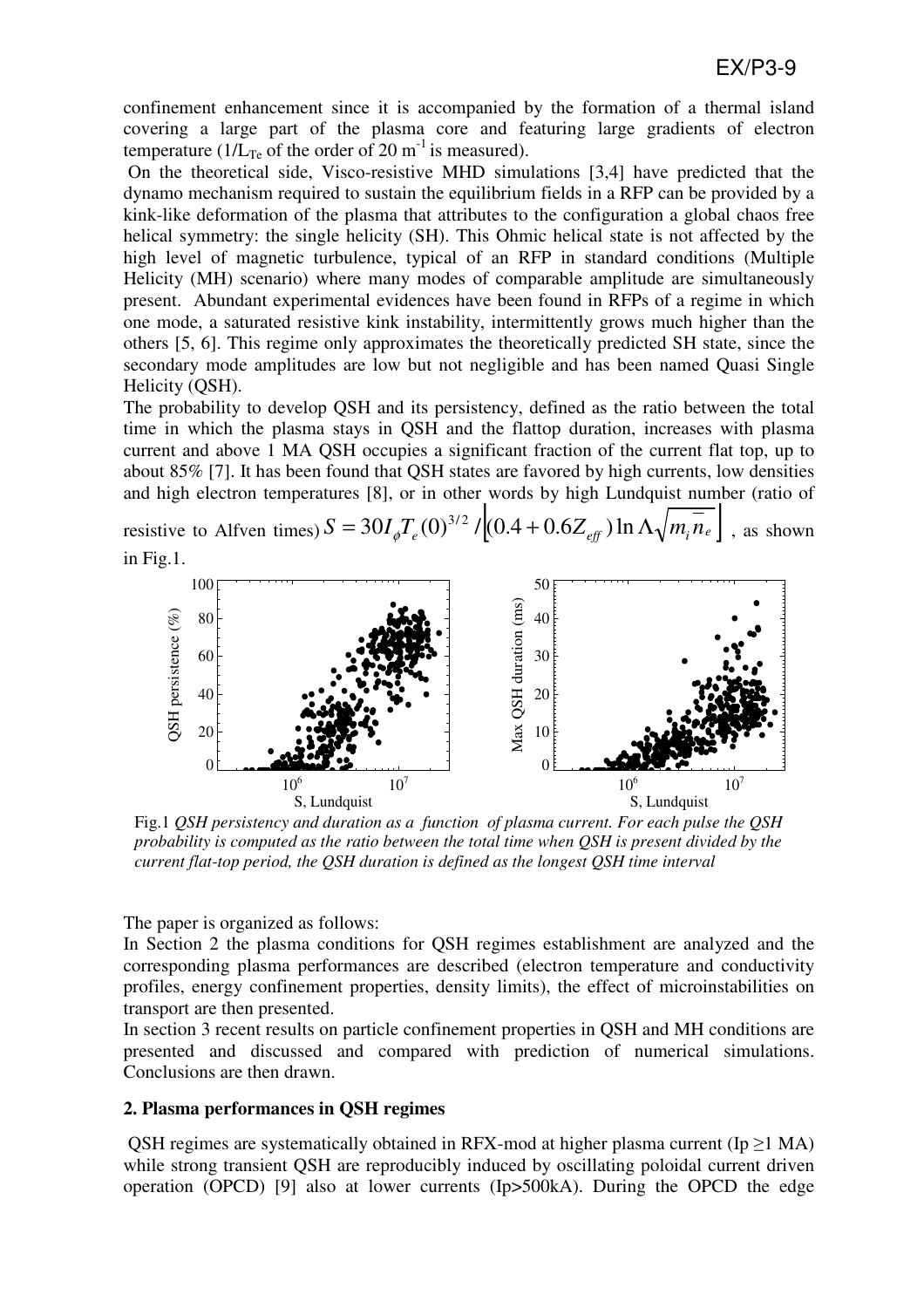# EX/P3-9

toroidal field is modulated in order to transiently induce a current profile modification in the plasma, concentrating the toroidal flux in the core. As an effect, secondary modes decrease while the resonant one increases and the electron temperature and energy confinement increase. During the QSH regimes, both spontaneous or induced by OPCD, the formation of a clear structure in the soft-X ray emissivity distribution is observed by the tomographic reconstruction [10], well correlated with the observed magnetic topology. Inside the helical structure energy confinement is enhanced and at higher plasma currents electron temperatures of the order of 1 keV are measured (Fig.2). In these cases the QSH effect on



*Fig.2 Electron temperature profile measured by Thomson Scattering in a QSH regime.* 



 *Fig.3 Electron temperature profile measured by Thomson Scattering in a SHAx regime.*

the electron temperature is very strong with steep gradients which identify an internal transport barrier ( $1/L_{Te}$  of the order of 20 m<sup>-</sup>  $\frac{1}{1}$  is measured).

 The best results in terms of plasma energy content are obtained when the chaos reduction involves also the plasma outside the island; in these cases a significant region of the plasma

core is occupied by a rather large  $n = -7$ helical structure, very likely without a separatrix [11], as predicted by the theory [12]. This Single Helical Axis regime (SHAx) is the closest ever achieved to the predicted Single Helicity regime and the volume affected by the ameliorated condition represented by QSH is large enough to have an impact on global confinement (see Fig.3). The SHAxs states are obtained for ratio between dominant mode and total B greater than about 4%, as can be seen in Fig 4. It is worth of notice that for ratio between dominant mode and the total B greater than about 4.5% every QSH corresponds to a SHAx.

Electron density profiles are essentially flat in RFX-mod [13], except at the edge of the plasma, in either standard or QSH regimes and SHAxs , in virtue of their broader temperature profiles, have confinement times that can be a factor 2 higher than that of a QSH that has developed an island [14]: as reported in Fig 5.



*Fig.4 Top: dominant (left) and secondary (right) mode amplitude versus the Lundquist number. The electron temperature profiles corresponding to the discharges indicated in red are represented by that in Fig.2, the electron temperature profiles corresponding to discharges indicated in blue are represented from that in Fig.3*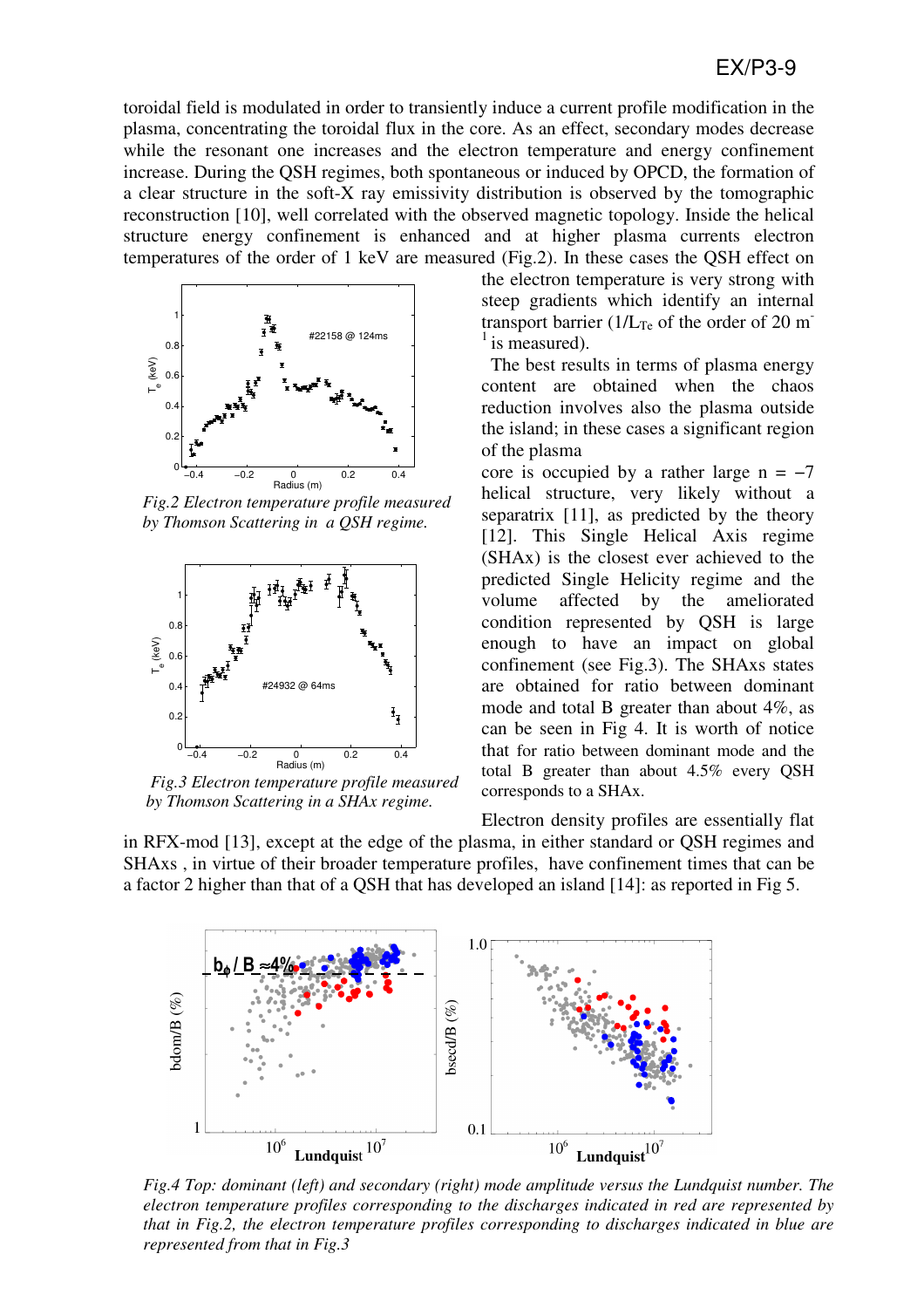

*Fig. 5 Energy confinement time (assuming equal ion and electron temperatures) towards the secondary modes total amplitude* 



The radial profile of electron heat diffusivity  $\gamma_e$  in stationary conditions has been determined by adopting a 1D single fluid approach and solving the power balance equation [15]: during QSH states  $χ_e$  strongly decreases in correspondence of the thermal transport barrier of the thermal structure. The χe improvement during a SHAx state in the best cases involves about one half of minor radius and can be more than one order of magnitude (as an example, Fig.6 shows  $\chi_e$ profiles calculated during MH and SHAx

states in the same discharge). It has to be mentioned that the 1D power balance



*Fig. 6 Top: Electron temperature obtained by Thomson Scattering diagnostics and thermal diffusivity profiles (calculated in the region of notvanishing electron temperature gradients) for the same high current discharge during QSH (a SHAx state) and MH phases. Bottom: Time evolutions of the m=1,n=.-7 dominant mode and secondary ones in the same discharge.* 

equation can be applied to approximately estimate the heat diffusivity during a QSH if the island is nearly symmetric with respect to the centre [15].

The heating of the magnetic island of a QSH state in RFX-mod has been analyzed with the M1TEV [16] two-dimensional transport code. The simulated time evolution of electron temperature inside the island during a QSH regime and the values of the thermal conductivity are consistent with the peak temperatures measured in RFX-mod, indicating that the essential cause of the heating of the magnetic island is the reduction of the thermal diffusion coefficient inside it.

The spontaneous transitions to a QSH regime are observed in RFX-mod only for electron densities normalized to the Greenwald density  $n/n_G \le 0.3 \div 0.4$  [17, 18]. This corresponds to the observed behavior of QSH persistency towards Lundquist number, since high current plasmas at relatively high density  $(n/n<sub>G</sub> > 0.4)$  display a lower Lundquist number and consistently a lower dominant to residual modes ratio. When a transition to a multiple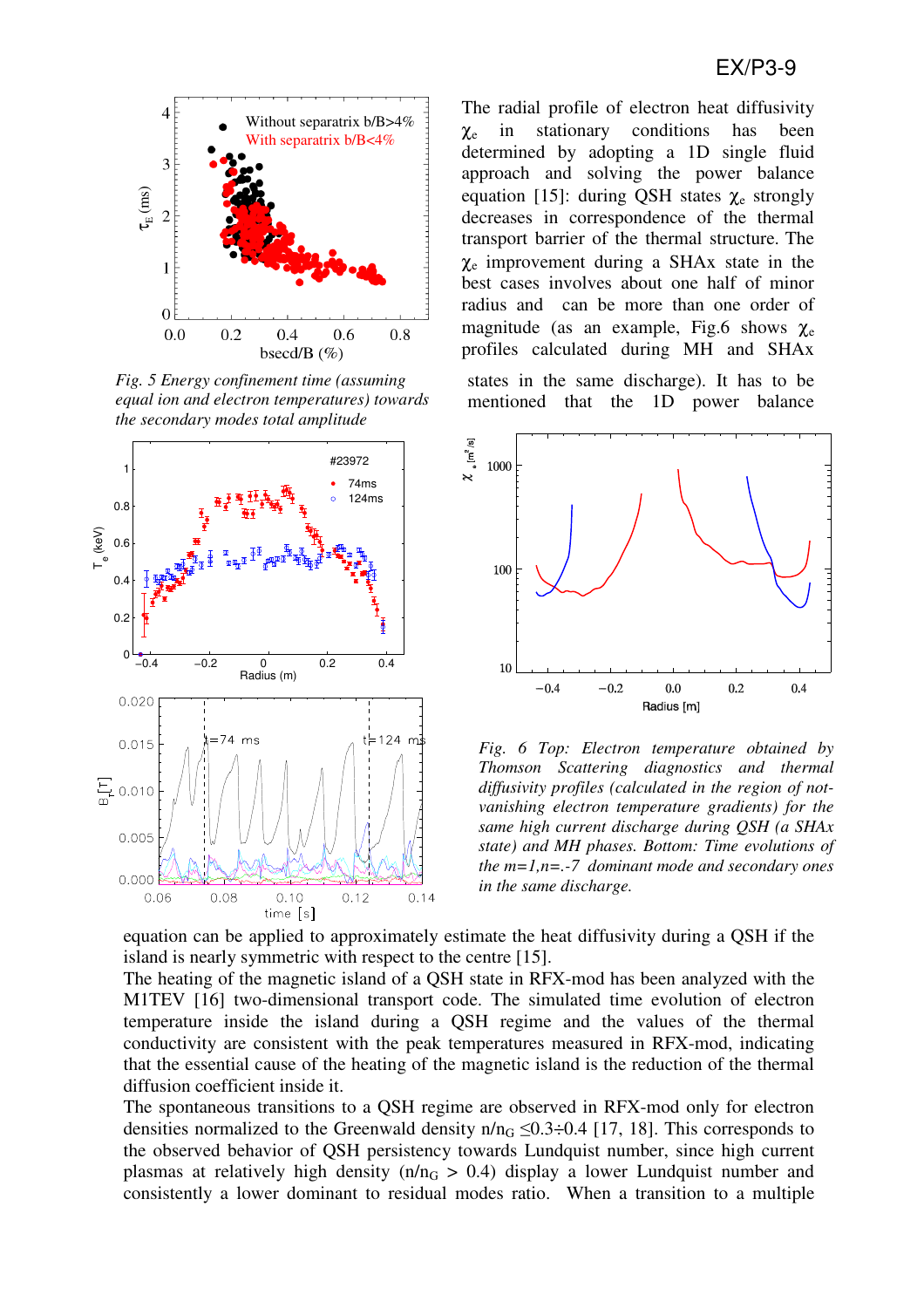dynamo mode occurs confinement degrades by approximately a factor two and for this reason RFX-mod high current discharges have been run mainly at low densities, typically below  $n/n<sub>G</sub>=0.3$ . Moreover, at high current the input power increases and therefore the requirements for a low recycling wall become more stringent. A still open question is if the QSH low persistency at higher densities reflects a fuelling problem which could be overcome by depositing particles in the plasma centre with pellets injection. In this respect many promising experimental evidences of dominant mode sustainment by pellet in a phase in which the QSH was disappearing have been found (see Fig.7)

 Finding suitable conditions for high current high density discharges will be matter of future investigations.



*Fig.7 Example of sustainment of the dominant mode by pellet: time behavior of the toroidal component of dominant and secondary modes (top) and interferometer central chords measurements (bottom).* 

In SHAxs regimes with large gradients of the electron temperature the magnetic turbulence could become so small that drift modes, of electrostatic nature, may become important. Both gyrokinetic and fluid approaches have been adopted to study Ion Temperature Gradient (ITG) modes in RFP plasmas. The result is that these instabilities are in general more stable in a RFP than in a Tokamak, due to the shorter connection length in RFP, but could be excited in the RFX-mod regions where experimentally very high Te gradients are found, namely at the edge of the islands associated to a QSH and at the edge of the plasma [19, 20]. Note that the SHAx states are characterized by steep temperature gradients which enclose a core region where, on the contrary, the temperature profile is rather flat: an ITG turbulence which originates in the gradient regions and nonlinearly propagates nearby (turbulence spreading), might explain this flattening. Also, the

presence of a residual magnetic chaos in the interior of the transport barrier might be the cause for this observation. The presented analysis hold on the assumption that ion and electron temperatures have the same normalized gradient ∇T/T. Ion temperature profile measurements are not available on RFX-mod yet. Line of sight integrated Doppler broadening measurements on OVIII, OVII, CV and simulation of impurity emission profiles indicates that  $T_i$  ~ (0.6-0.7)  $T_e$ : suitable ion temperature profile measurements will therefore clarify if the scenario of a RFP core dominated by electrostatic instability is plausible. It is worth mentioning that tools developed to study drift turbulence in Tokamaks such as TRB [21] and GS2 [22] are also being adapted to investigate RFP plasmas

#### **3. Particle transport**

 Perturbative experiments (pellets and impurity laser blow off injections (LBO)) have been performed to study particle confinement inside and outside the thermal island. Given the flatness of electron density profiles in RFX-mod and the transient nature of the QSH regimes, the presence of a particle source inside/outside the thermal island is very useful to emphasize any modification of the particle transport parameters and makes suitable its estimate.

The multi pellet injector of RFX-mod [23] was used to inject pellets with a nominal mass of  $1.5 \times 10^{20}$  particles and velocity around 600 m/s; faster pellets (velocity up to 1200 m/s) deeper penetrating the QSH hot structure, were also recently injected in RFX-mod, by using Hydrogen launch gas instead of Neon. An 8–chords CO2 interferometer is used to measure the time evolution of the electron density [24].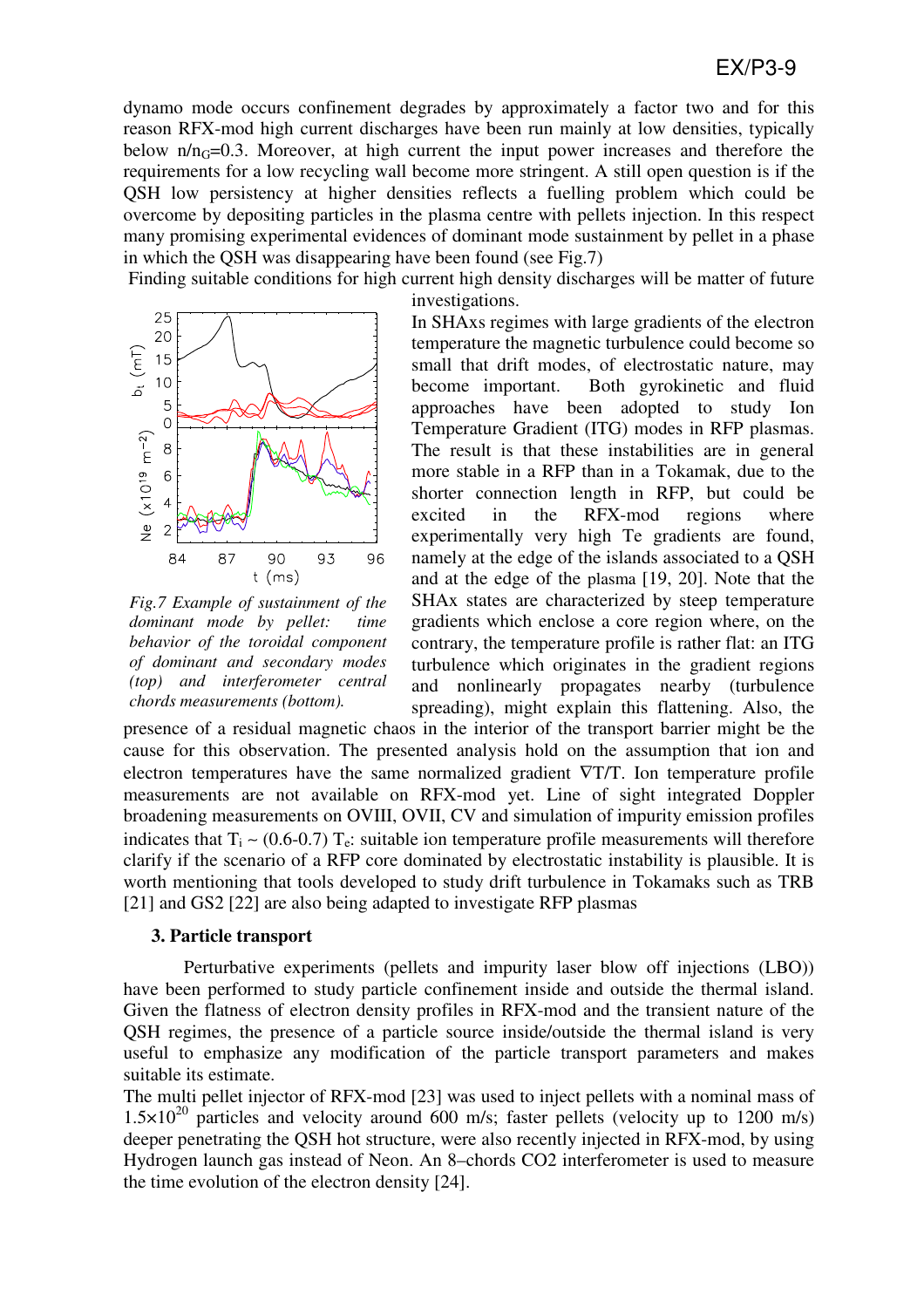Poincarè plots of magnetic field lines at pellet and interferometer port toroidal positions (which are 120° apart) have been obtained by means of the magnetic field line tracing code FLiT in toroidal geometry [25] and are used to analyze pellet ablation and density behavior with respect to magnetic topology. When the pellet enters the hot structure the ablation increases due to the higher electron temperature and the helical magnetic topology reflects in a m=1 asymmetry in the density measurements along different chords [26]. In some cases when pellet enters the island the time evolution of interferometer central chords does not decrease just after pellet ablation and stays constant for a short time, indicating that the thermal structure can confine particles. As a general remark, FLiT reconstruction and experimental observations after a pellet injection agree, but due to the poor statistic available it was not possible to get a suitable evaluation of particle confinement times inside the island. Attempts to deduce the main gas transport parameters indicate that the global particle confinement in non-axisymmetric states seems to improve in the best cases by a factor around 2 to 3 with respect to a MH state*.*



*Figure 8: Shot #24073 at 1.2 MA. Top: line integrated SXR brightness. Centre: Te measured with a double filter diagnostic. Bottom: bt of dominant mode m=1,n=-7 and m=1,n=-11 (representative of the secondary modes).* 

In addition to pellet injection Ni LBO was also attempted for the first time in RFX-mod as a way to provide a traceable particle source inside the island present in QSH states [26]. The injection into the hot structure was successful since the emission lines Ni XVII 249 Å and Ni XVIII 292 Å have been observed, indicating that the impurity reached the high temperature regions inside the helical structure. Fig.8 shows an example of the SXR signals following Ni injection (by a single laser pulse) when a QSH was developing: the SXR signal (and also Ni lines, not shown) lasts for the whole QSH phase clearly following the time evolution of the electron temperature.

 Due to the strongly varying plasma conditions (including poloidal and toroidal asymmetries in the Te profile due to the helical geometry) the Ni transport parameters evaluations obtained by

reproducing the emission pattern by a 1D collisional-radiative impurity transport code [27] are not fully reliable. However, the simulations indicate that the observed time evolution depends more on the electron temperature evolution (i.e. on the energy content of the island) rather than on

strong differences in the Ni transport properties inside the thermal island. Ni emission data have been reasonably reproduced using for both the MH and QSH phases the same transport parameters (D~10-20 m<sup>2</sup>/s in the plasma centre) [28].

 Summarizing, experimental evidences seem to indicate a different behavior between impurities and main gas diffusion mechanisms in QSH: transport of main gas appears to be positively influenced in some case by QSH while impurity transport seems not to strongly depend on QSH. The ion and electron diffusion coefficients inside the helical magnetic island in a QSH plasma have been numerically calculated by a Monte Carlo approach with the ORBIT code [29]: the average diffusion coefficients obtained for hydrogen ions and electrons inside the helical structure in stationary simulations result lower than those found in MH plasmas.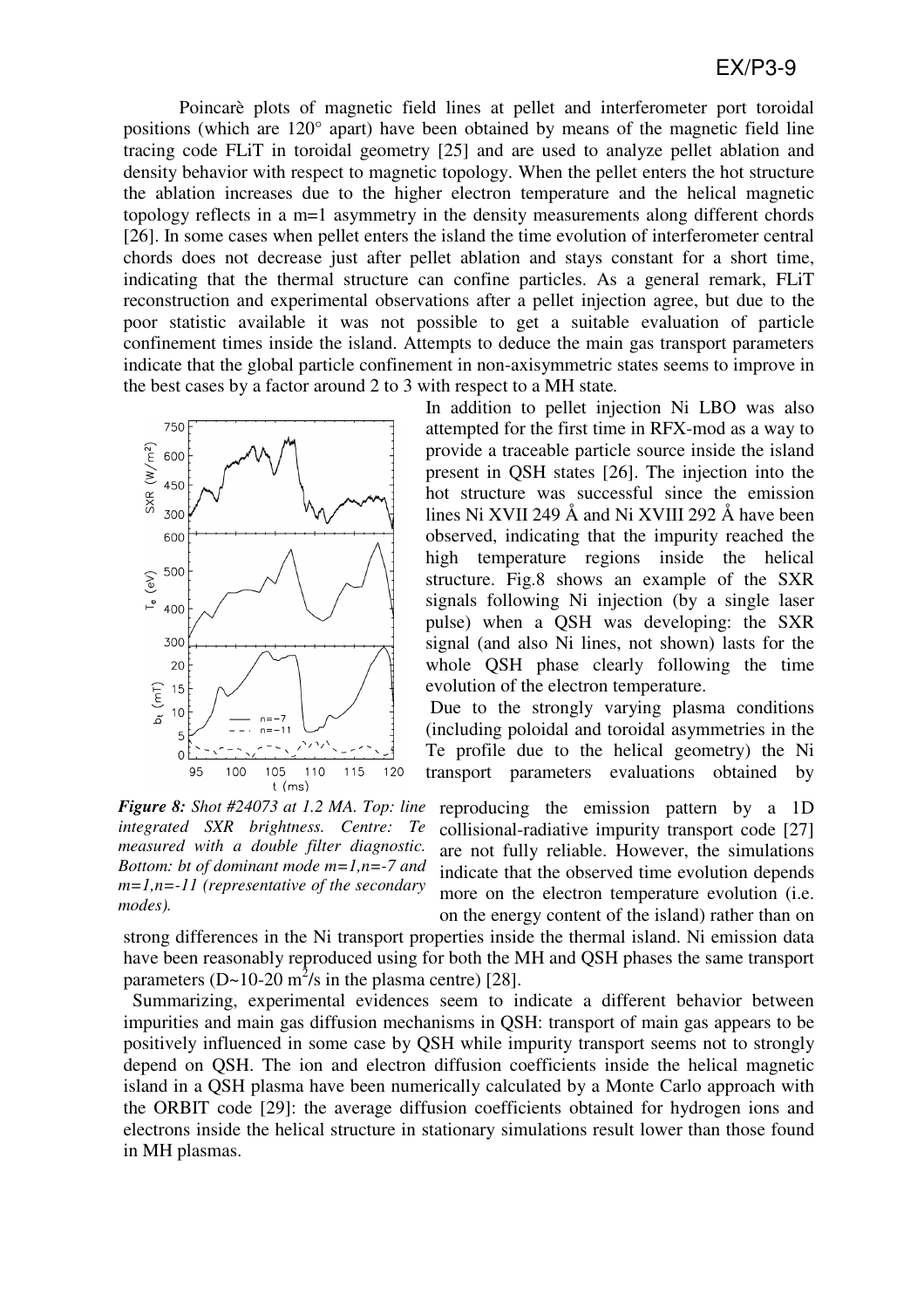

*Figure 9: Nickel diffusion coefficients as function of collisions for toroidal transit both in MH and QSH plasmas. The yellow shaded region refers to typical collisionality of RFX-mod high temperatures plasmas.* 

 For Ni, Fig. 9 shows the ORBIT evaluation of the diffusion coefficients as a function of collisionality both in MH (red-circle) and QSH (black-squares) regimes. The typical range of Ni ions collisionality for recent RFX-mod plasmas (with *Ti~400eV-600eV*) is computed by taking into account their interaction with the main gas, other Nickel ions, Oxygen and Carbon ions. This interval is marked with a yellow box in Fig.10 and shows that, due to high

collisionality, Ni ion transport is little influenced by the magnetic field topology. In fact, Ni diffusion coefficients are found to be about the same  $(D $-0.5-2m<sup>2</sup>/s)$  in MH and QSH$ regimes. This is in agreement with the described experimental findings, however the quantitative evaluation of the  $N_i$  diffusion coefficient performed with ORBIT is about an order of magnitude smaller than the mentioned experimental estimate. This mismatch is currently being investigated and may be due to mechanisms actually not included in ORBIT which could be relevant in particle transport, such as: turbulence or collective phenomena (blobs) which are obviously beyond a single-particle approximation, underestimation of the effective collisionality or to numerical approximation (for example, in ORBIT only monoenergetic test particle have been used up to now).

### **Conclusions**

Thanks to improved feed-back control and to advanced operation techniques, RFX-mod displays clear and robust transitions to QSH regimes which were predicted by simple MHD modeling. The synergic interplay between the growth of the dominant mode and the reduction of the secondary modes provides enhanced confinement properties with steep gradients in the electron temperature profiles and an enhanced energy confinement time up to a factor of two. The higher energy content and steeper gradient measured during QSH regimes correspond to an electron thermal diffusivity diminution which in the best cases can be more than one order of magnitude.

Microstability analysis indicates possible destabilization of ITG modes in the region of steep temperature gradients, the associated turbulence could limit the electron temperature inside the island. The scenario of a core dominated by electrostatic instability would be a change of perspective for the RFP physics, where urgency on healing magnetic turbulence is gradually substituted by the emerging electrostatic turbulence, entering a field well known to the Tokamak community.

Experiments with pellet injection and Nickel LBO in MH and QSH regimes have been performed in RFX-mod to study particle transport inside and outside the hot helical structure. Even if more experiments are needed to properly evaluate the particle transport parameters, there are evidences of an improvement by a factor  $2\div 3$  of the main gas confinement time. As far as impurities are concerned no clear evidence of strong transport modifications in QSH states with respect to MH has been found. Impurity diffusion coefficient obtained by ORBIT Monte Carlo model simulations confirms that impurity transport is not strongly influenced by magnetic field topology, by virtue of their higher